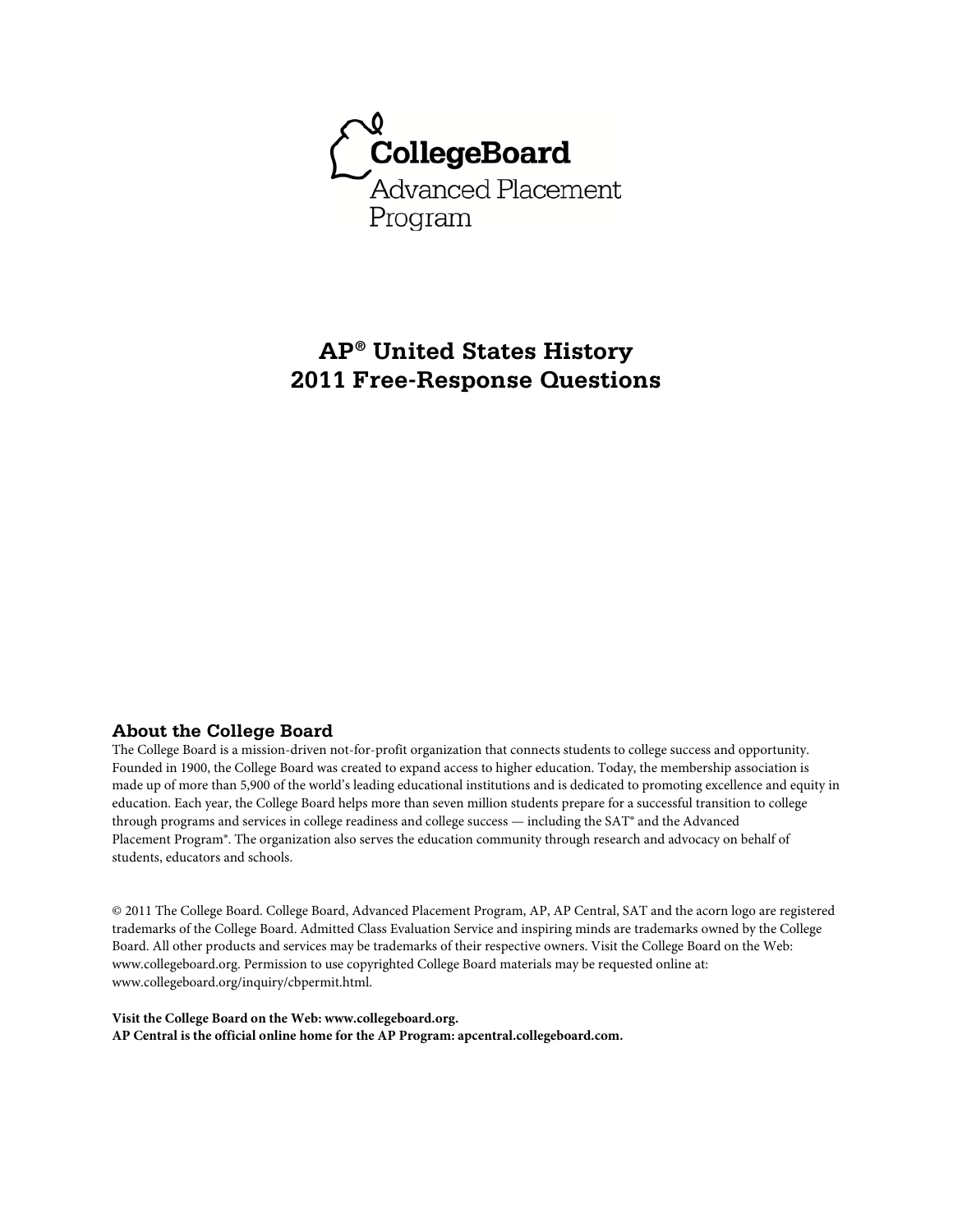# **UNITED STATES HISTORY SECTION II Part A (Suggested writing time—45 minutes)**

# **Percent of Section II score—45**

**Directions:** The following question requires you to construct a coherent essay that integrates your interpretation of Documents A-I and your knowledge of the period referred to in the question. High scores will be earned only by essays that both cite key pieces of evidence from the documents and draw on outside knowledge of the period.

 1. Analyze the international and domestic challenges the United States faced between 1968 and 1974, and evaluate how President Richard Nixon's administration responded to them.

#### **Document A**

Source: Richard Nixon, Acceptance Speech at the Republican National Convention, August 8, 1968.

When the strongest nation in the world can be tied down for four years in a war in Vietnam with no end in sight; when the richest nation in the world can't manage its own economy; when the nation with the greatest tradition of the rule of law is plagued by unprecedented lawlessness; when a nation that has been known for a century for equality of opportunity is torn by unprecedented racial violence; and when the President of the United States cannot travel abroad or to any major city at home without fear of a hostile demonstration—then it's time for new leadership for the United States of America.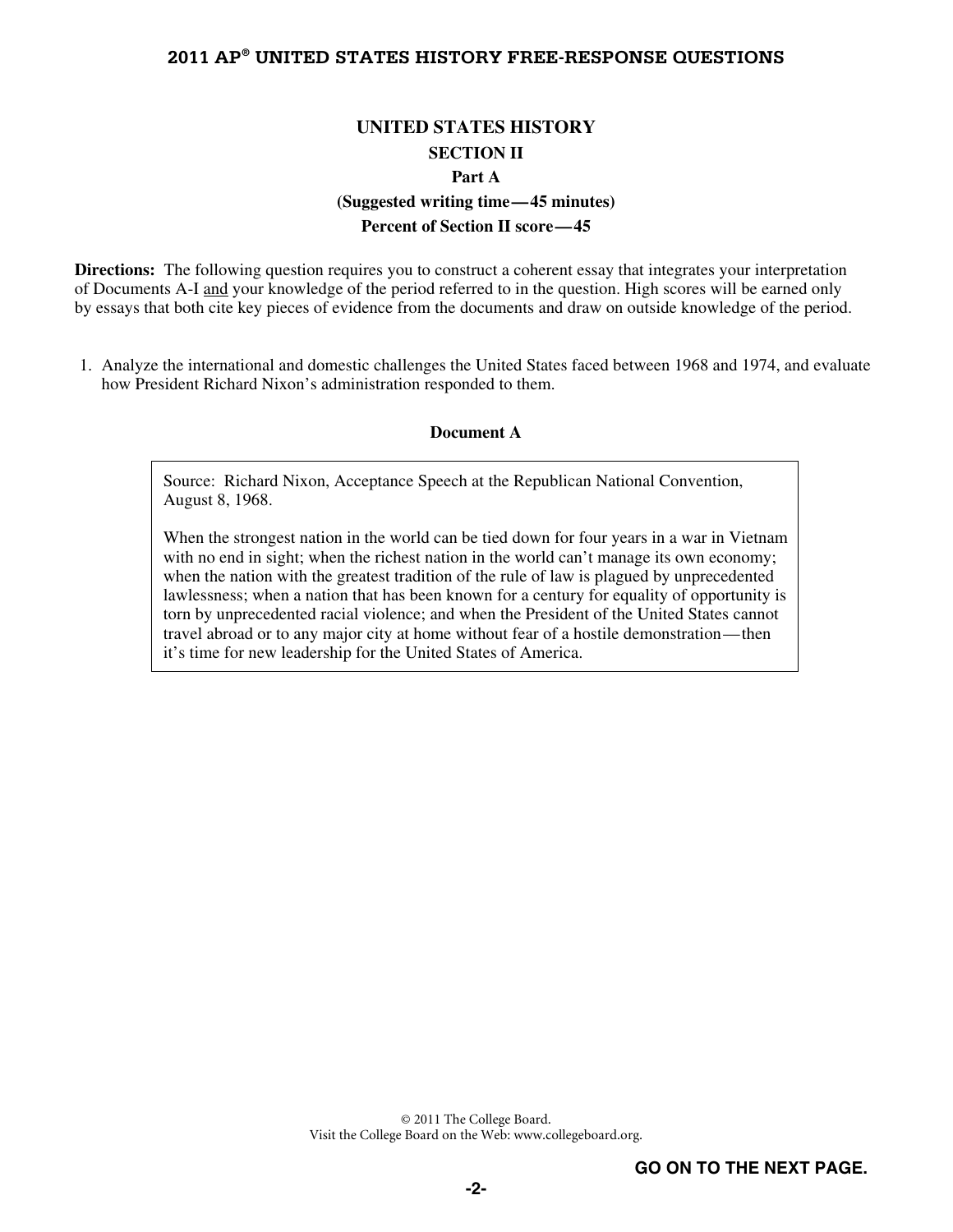### **Document B**

Source: President Richard Nixon's letter to Ho Chi Minh, July 15, 1969.

Dear Mr. President:

I realize that it is difficult to communicate meaningfully across the gulf of four years of war. But precisely because of this gulf, I wanted to take this opportunity to reaffirm in all solemnity my desire to work for a just peace. I deeply believe that the war in Vietnam has gone on too long and delay in bringing it to an end can benefit no one—least of all the people of Vietnam. My speech on May 14 laid out a proposal which I believe is fair to all parties.

Source: President Ho Chi Minh's letter to Richard Nixon, Hanoi, August 25, 1969.

Mr. President: . . .

The war of aggression of the United States against our people, violating our fundamental national rights, still continues in South Vietnam. The United States continues to intensify military operations, the B-52 bombings and the use of toxic chemical products multiply the crimes against the Vietnamese people. . . .

Our Vietnamese people are deeply devoted to peace, a real peace with independence and real freedom. They are determined to fight to the end . . . .

In your letter you have expressed the desire to act for a just peace. For this the United States must cease the war of aggression and withdraw their troops from South Vietnam, respect the right of the population of the South and of the Vietnamese nation to dispose of themselves, without foreign influence.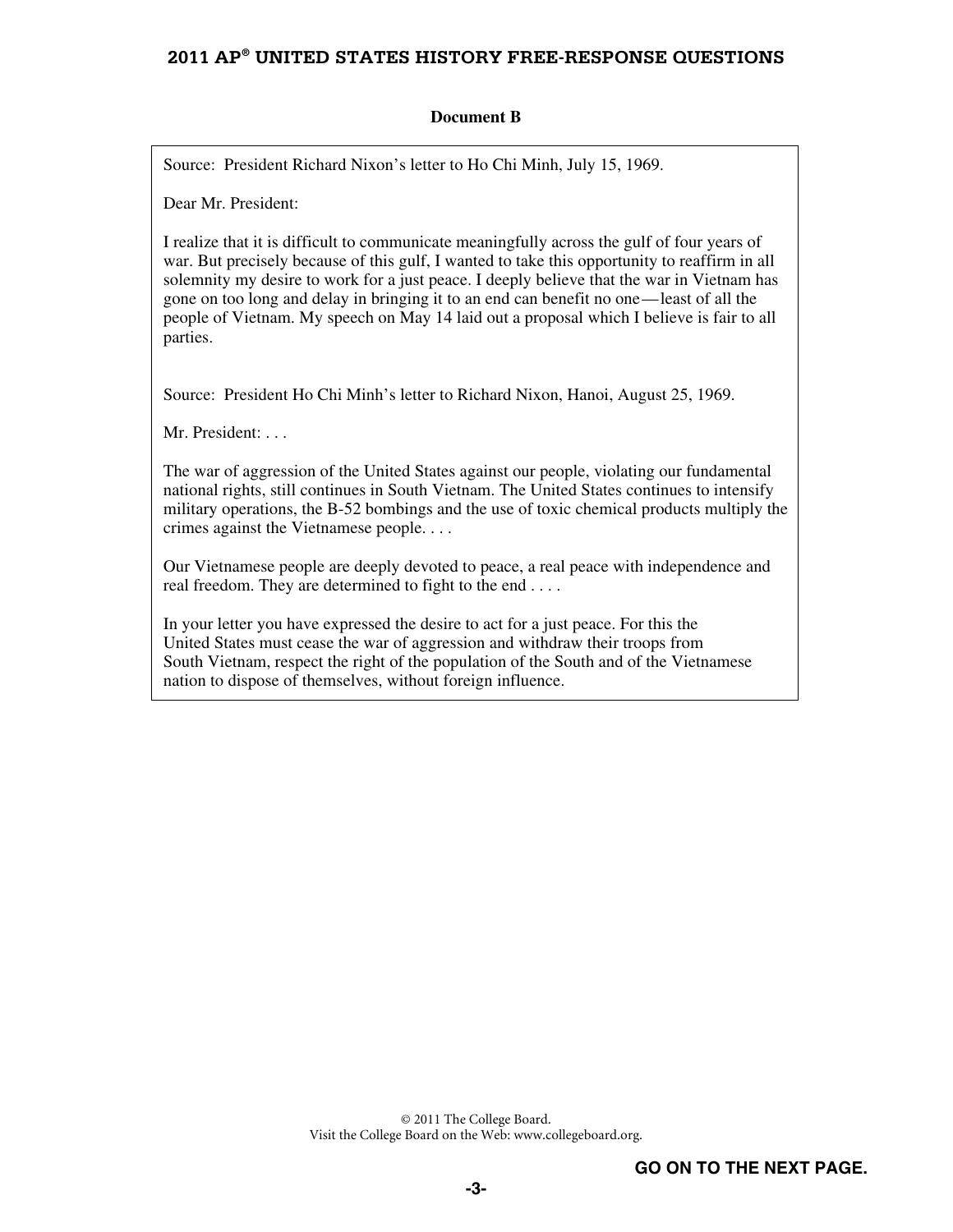

#### **Document C**

Source: Richard Nixon, Address to the Nation on the War in Vietnam, November 3, 1969.

Let historians not record that when America was the most powerful nation in the world we passed on the other side of the road and allowed the last hopes for peace and freedom of millions of people to be suffocated by the forces of totalitarianism.

And so tonight—to you, the great silent majority of my fellow Americans—I ask for your support.

I pledged in my campaign for the Presidency to end the war in a way that we could win the peace. I have initiated a plan of action which will enable me to keep that pledge.

The more support I can have from the American people, the sooner that pledge can be redeemed; for the more divided we are at home, the less likely the enemy is to negotiate at Paris.

Let us be united for peace. Let us also be united against defeat. Because let us understand: North Vietnam cannot defeat or humiliate the United States. Only Americans can do that.

**Document D**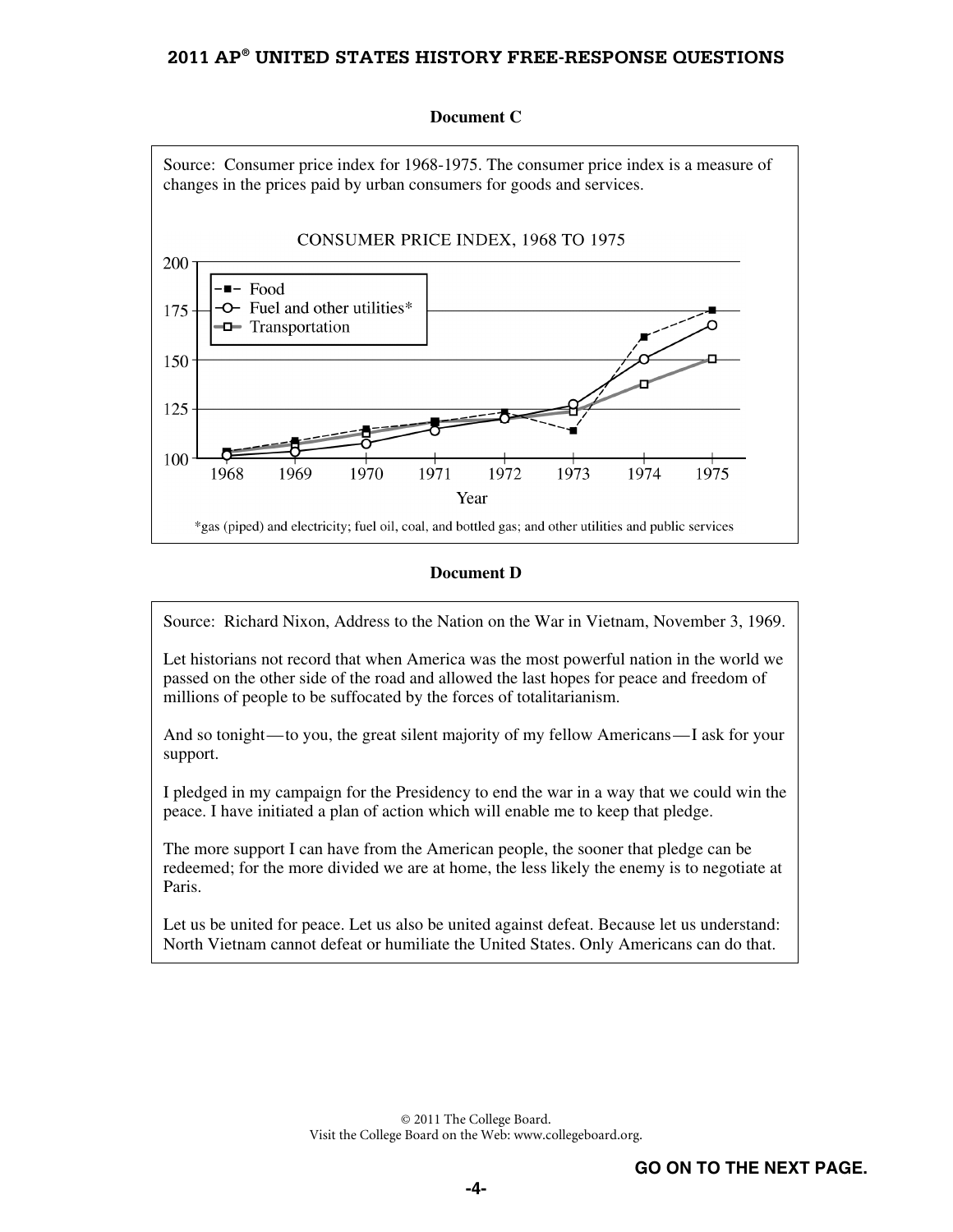### **Document E**

Source: Kevin Phillips, Nixon strategist and author of *The Emerging Republican Majority* (1969), in an interview published in *The New York Times*, May 17, 1970.

From now on, the Republicans are never going to get more than 10 to 20 percent of the Negro vote and they don't need any more than that . . . . but Republicans would be shortsighted if they weakened enforcement of the Voting Rights Act. The more Negroes who register as Democrats in the South, the sooner the Negrophobe whites will quit the Democrats and become Republicans. That's where the votes are. Without that prodding from the blacks, the whites will backslide into their old comfortable arrangement with the local Democrats.

### **Document F**

Source: Richard Nixon, Second Inaugural Address, January 20, 1973.

When we met here four years ago, America was bleak in spirit, depressed by the prospect of seemingly endless war abroad and of destructive conflict at home.

As we meet here today, we stand on the threshold of a new era of peace in the world.

The central question before us is: How shall we use that peace?

Let us resolve that this era we are about to enter will not be what other postwar periods have so often been: a time of retreat and isolation that leads to stagnation at home and invites new danger abroad.

Let us resolve that this will be what it can become: a time of great responsibilities greatly borne ...

This past year saw far-reaching results from our new policies for peace. By continuing to revitalize our traditional friendships, and by our missions to Peking and to Moscow, we were able to establish the base for a new and more durable pattern of relationships among the nations of the world. Because of America's bold initiatives, 1972 will be long remembered as the year of the greatest progress since the end of World War II toward a lasting peace in the world.

> © 2011 The College Board. Visit the College Board on the Web: www.collegeboard.org.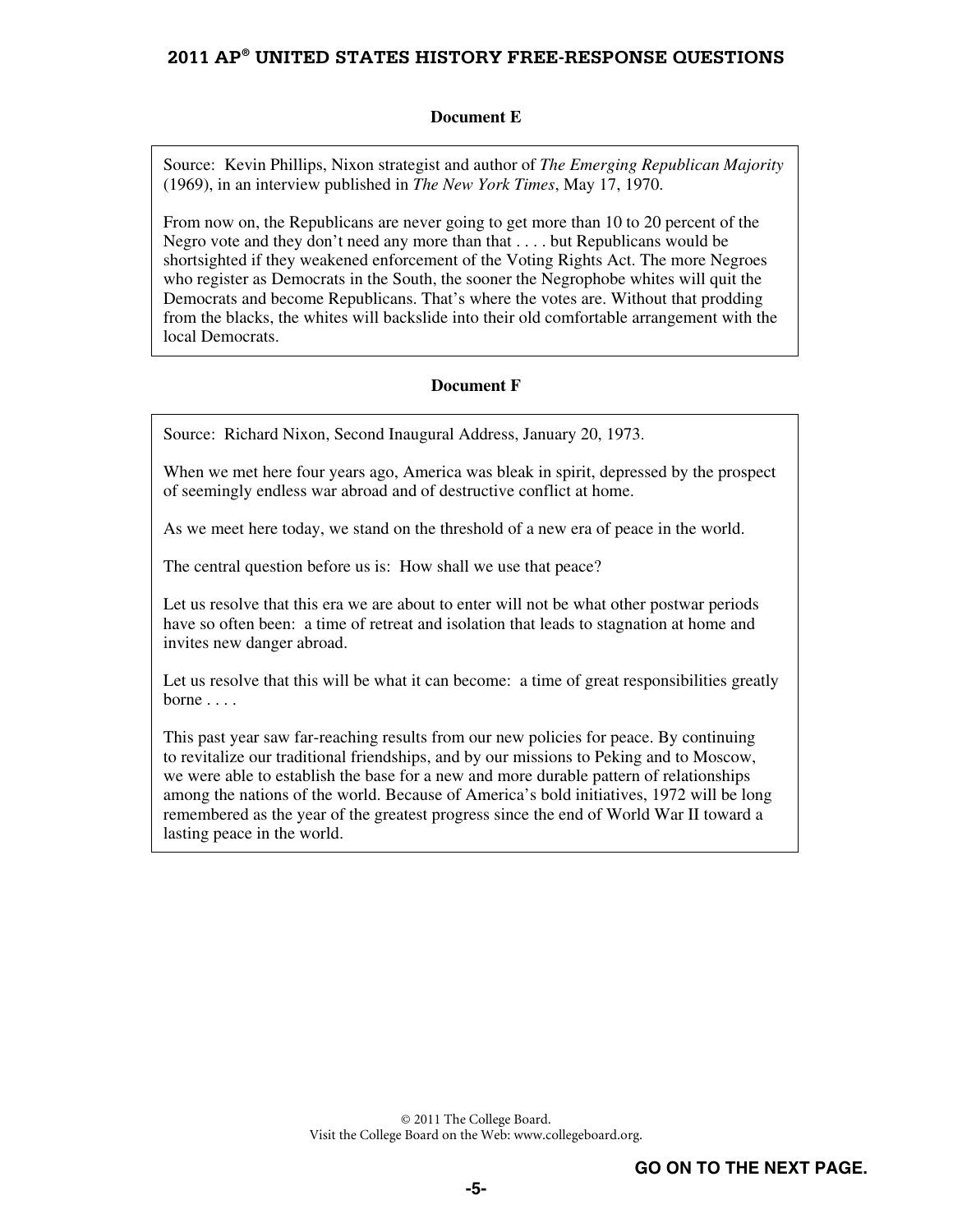

#### **Document G**

© 2011 The College Board. Visit the College Board on the Web: www.collegeboard.org.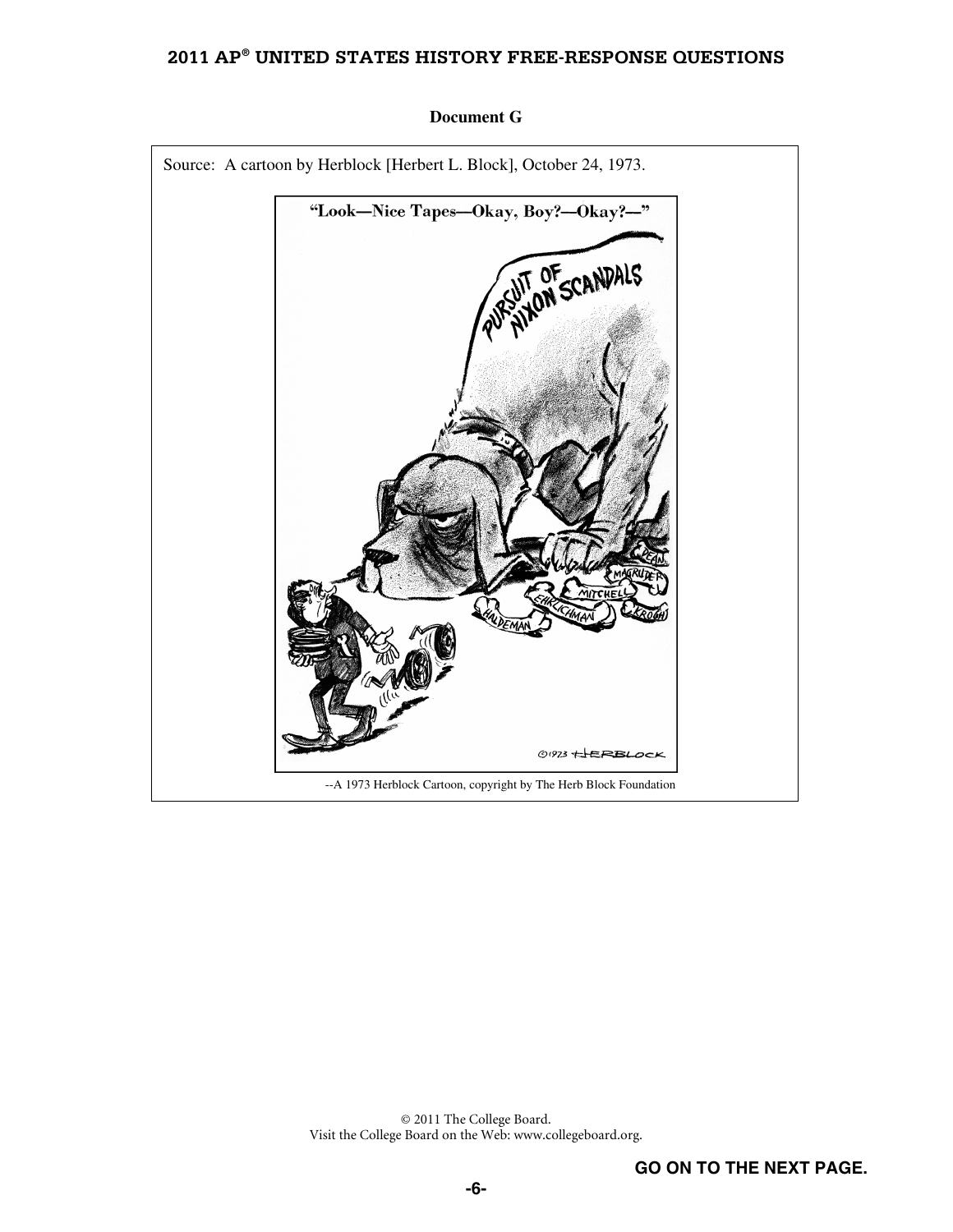### **Document H**

Source: Richard Nixon, Address to the Nation about National Energy Policy, November 25, 1973.

I am announcing tonight the following steps to meet the energy crisis:

First, to increase the supply of heating oil . . . , we must adjust production schedules and divert petroleum which might normally go for the production of gasoline to the production of more heating oil.

To accomplish this, the amount of gasoline which refiners distribute to wholesalers and retailers will be reduced across the Nation by 15 percent. . . .

[A]s a second step, I am asking tonight that all gasoline filling stations close down their pumps between 9 P.M. Saturday night and midnight Sunday every weekend, beginning December 1. We are requesting that this step be taken voluntarily now.

Upon passage of the emergency energy legislation before the Congress, gas stations will be required to close during these hours. This step should not result in any serious hardship for any American family. It will, however, discourage long-distance driving during weekends. It will mean perhaps spending a little more time at home....

[T]he third step will be the establishment of a maximum speed limit for automobiles of 50 miles per hour nationwide as soon as our emergency energy legislation passes the Congress. We expect that this measure will produce a savings of 200,000 barrels of gasoline per day. . . .

Above all, every step will be taken to insure that any disruptions to our economy, which could cost jobs, will be as brief as possible and that they do not cause serious damage....

What I have called Project Independence 1980 is a series of plans and goals set to insure that by the end of this decade, Americans will not have to rely on any source of energy beyond our own.

#### **Document I**

Source: Marquis Childs, journalist, "The White House and the Media," speech at Johns Hopkins University, excerpt in *The Washington Post*, April 27, 1974.

Can there be any doubt at this point of the terrible cost of secrecy and concealment as the avenues of information and access have contracted? . . . From the secret bombing of Cambodia to Watergate and all its dire consequences, secrecy has exacted a heavy price . . . . But insofar as the [media's] questions [to President Nixon] reflected hostility, I believe this came from a long pent-up frustration. So much had been withheld, so much denied that was later shown to be true.

# **END OF DOCUMENTS FOR QUESTION 1**

© 2011 The College Board. Visit the College Board on the Web: www.collegeboard.org.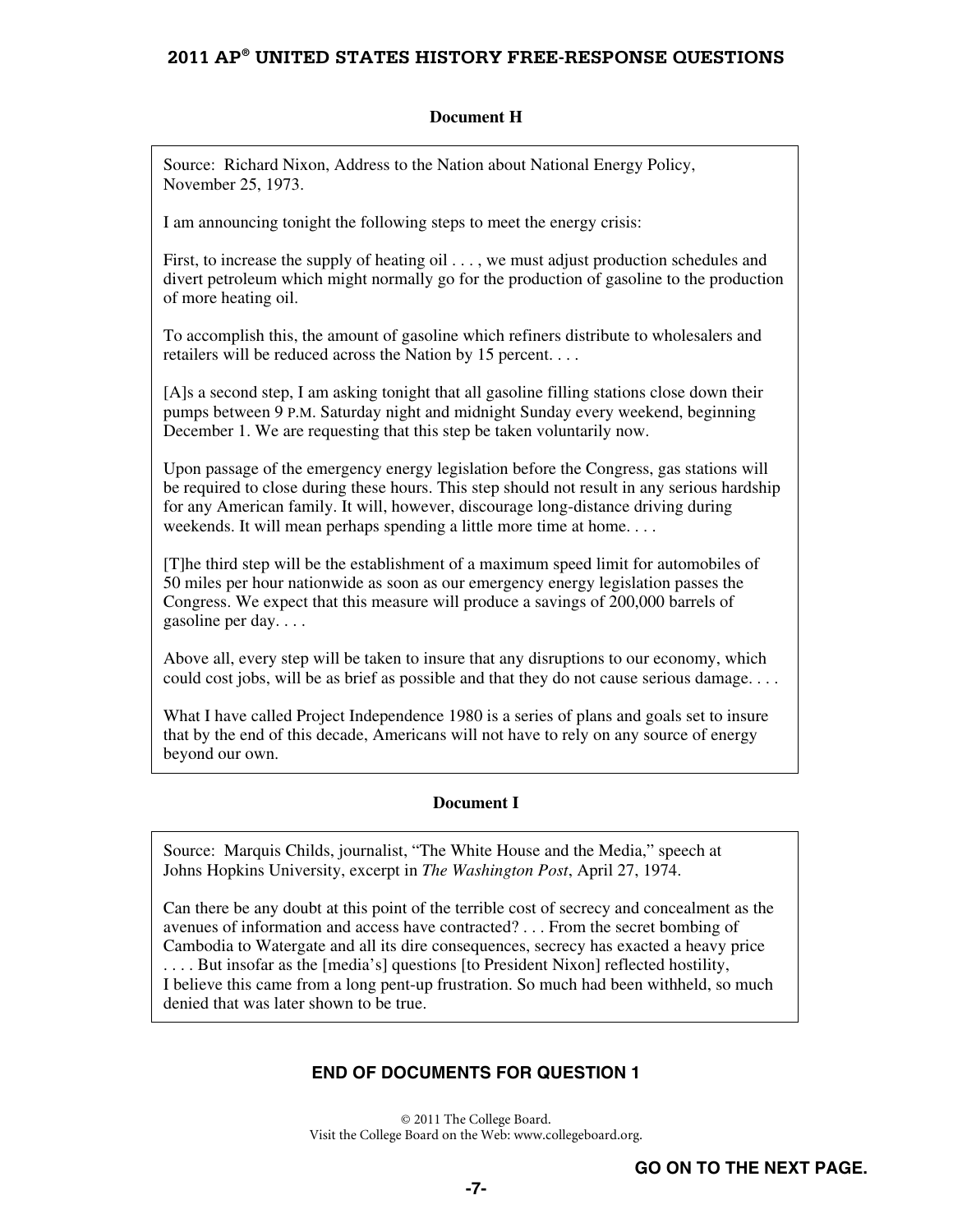# **UNITED STATES HISTORY SECTION II Part B and Part C (Suggested total planning and writing time—70 minutes) Percent of Section II score—55**

### **Part B**

**Directions:** Choose ONE question from this part. You are advised to spend 5 minutes planning and 30 minutes writing your answer. Cite relevant historical evidence in support of your generalizations and present your arguments clearly and logically.

- 2. Analyze the origins and development of slavery in Britain's North American colonies in the period 1607 to 1776.
- 3. To what extent did political parties contribute to the development of national unity in the United States between 1790 and 1840 ?